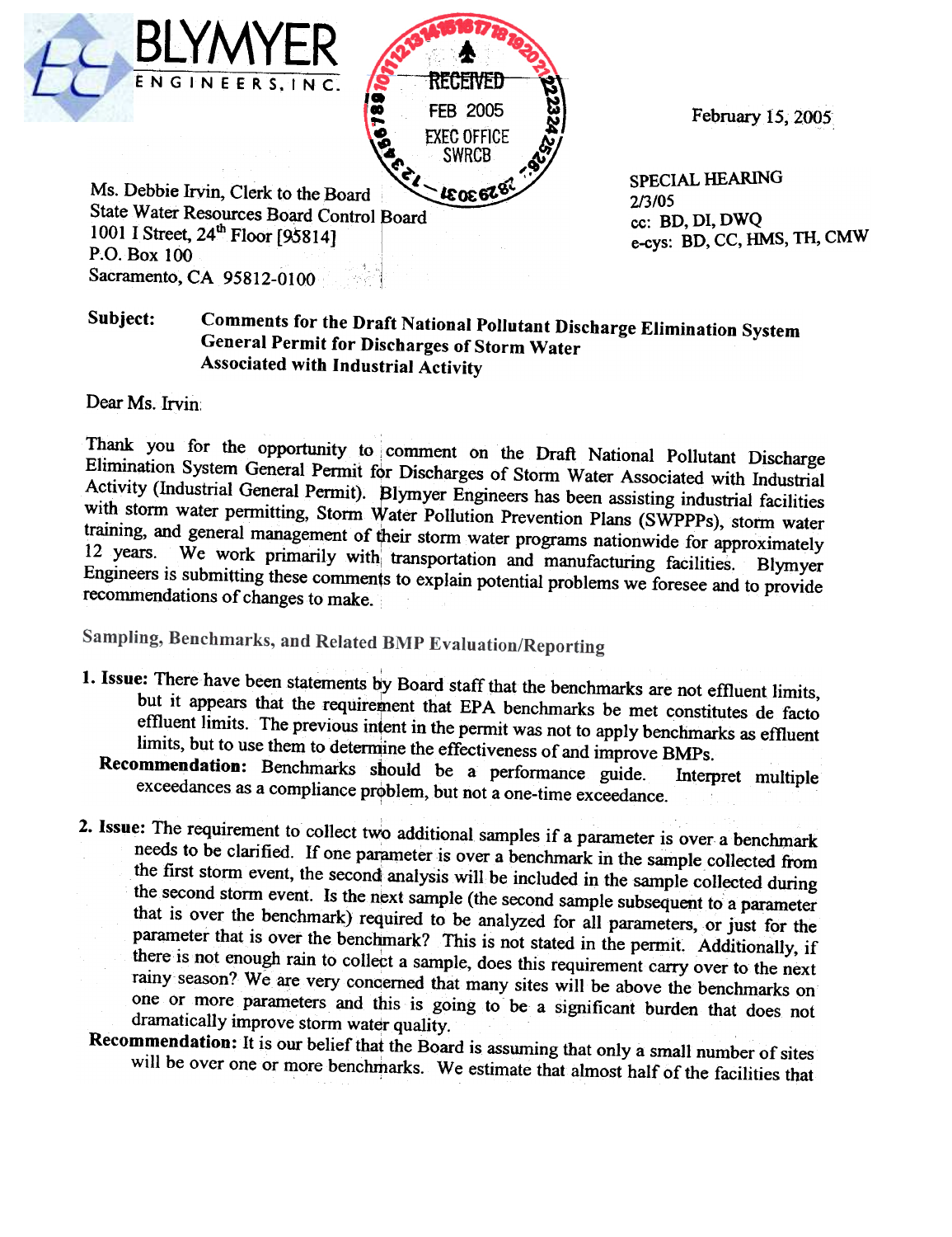

we manage could be over the benchmarks. Currently, we do follow-up calls when sites have questionable sampling results. We suggest revising or improving BMPs but a site that is gravel, for example, is always going to have a difficult time meeting the 100 mg/L TSS benchmark, unless major structural changes are made. Requiring facilities to sample until they have met the benchmarks is not the only measure of storm water quality. If facilities are over benchmarks regularly, it would be more beneficial for the RWQCB to provide additional guidance on cost effective BMPs and good housekeeping practices. If the present requirement for two additional samples if a parameter is over a benchmark remains in the permit, the permit needs to be clarified to address the issues described above.

- 3. Issue: There is no provision for a reduction in sampling if sample results are under benchmarks for a series of samples. There is a penalty for exceeding benchmarks in the form of the requirement for additional sampling but no reward for meeting benchmarks.
	- Recommendation: Explore the idea of also having a reward for meeting the benchmarks over time. Some states look at the average concentrations for a pollutant over time and allow sampling to be reduced if the analytical results are within the acceptable concentration. For example, West Virginia requires facilities to sample four consecutive times and then does not require additional monitoring if the average concentration is less than their corresponding benchmark. North Carolina and Oregon have similar provisions for reduced monitoring.
- 4. Concern: The issue of background contaminants and contaminants that are outside the control of the facility (e.g., aerial deposition, zinc originating from a nearby galvanized fence, etc.) is not addressed. The permit does not acknowledge that storm water dischargers do not have the control over their effluent that point-source dischargers have. due to the inherent nature of storm water.
- 5. Issue: The type and quality of the data being collected is not appropriate for use in determining effluent limits industry wide. The Board seems to intend to use the data to detennine the need for effluent limits or establish effluent limits, but the data, particularly the 2008-2009 one-time scan, will not be representative or of the quality necessary on which to base effluent limit determinations. It appears that the Board is collecting data to
	- then determine if it is usable, but is requiring industry to pay for the collection process.<br>Recommendation: We recommend that the Board design and fund a scientific and statistically valid research study to ensure that it is data and conclusions will be meaningful.
- 6. Issue: The requirement for additional parameter testing based on pollutant source assessment is too broad.
	- Recommendation: More specific testing should be outlined if additional testing is required. It is much more useful to test for additional parameters based on the type of industry and the Regional Boards' experience with their watershed and industry in different regions or based on identifying pollutants causing or contributing to an exceedance of WQS with respect to a facility's receiving water.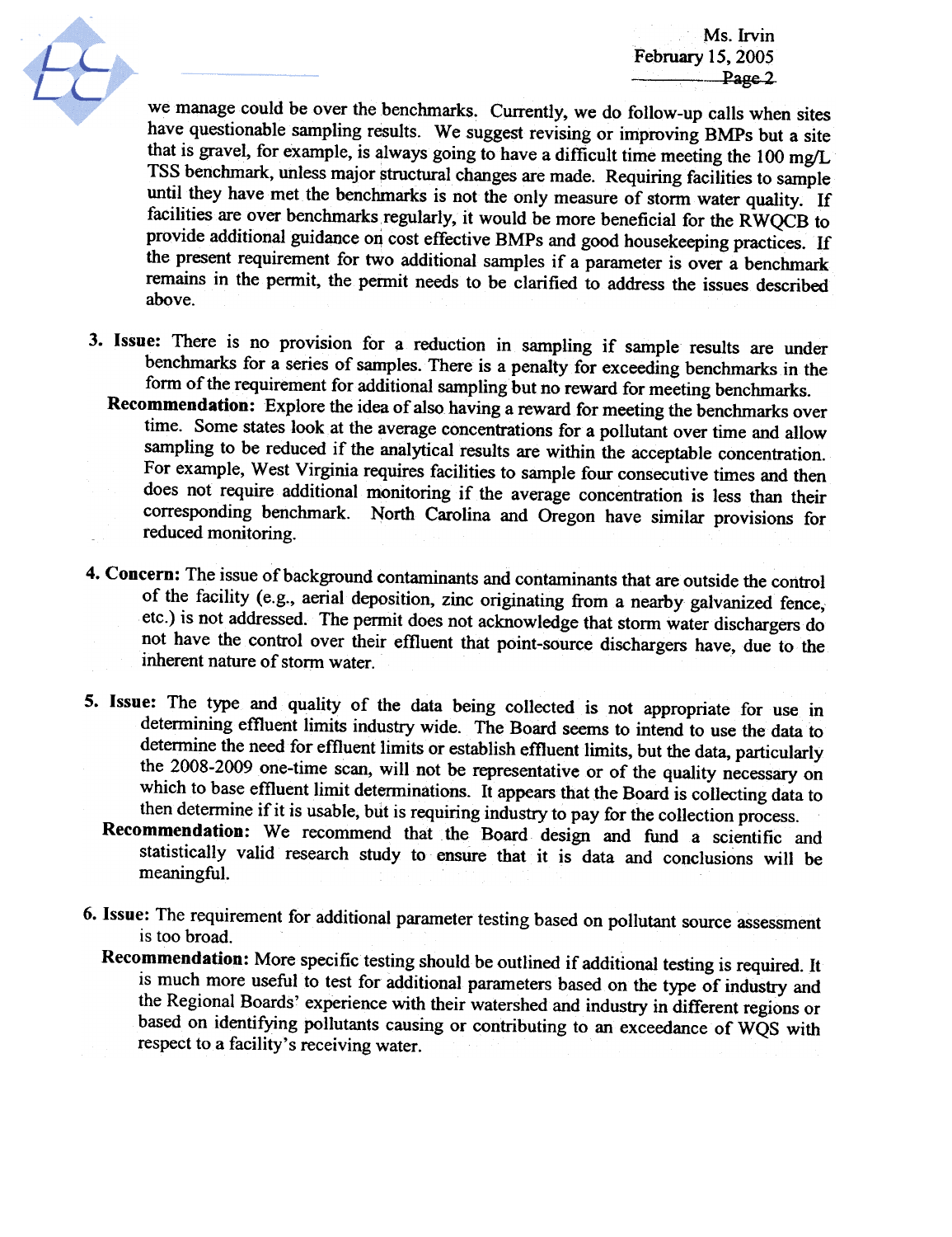Ms. Irvin February  $15, 2005$ Page 3



- 7. Issue: Having dischargers sample from the first qualified storm event of the season makes sense. However, having facilities sample from the first two qualifying storm events of the wet season could be problematic if the second storm is within the same week or two.<br>Facilities are asked to evaluate the effectiveness of BMPs based on the sample results; however if the samples are collected within a week of each other, the facility will not have a chance to look at the results of the first sample and improve site management practices before collecting the second sample.<br>Recommendation: Keep the current sampling protocol. It is effective enough for the purpose
- of sampling.
- 8. Issue: The new permit does not allow sampling of representative locations. Since sampling is one way to evaluate the effectiveness of site BMPs, using representative locations is adequate. Additionally it is very costly to sample from multiple sampling locations. Recommendation: Allow representative sampling.
- 9. Issue: Section V.7 of the permit, Provisions, requires that if analytical results exceed the USEPA benchmarks or Receiving Water Limitations III.2, the discharger shall implement corrective actions that include, among other requirements, preparing and submitting a report to the RWQCB describing the facility evalua currently being implemented, as well as additional BMPs and corrective actions that will be implemented. The report must include an implementation schedule that is not to exceed 90 days from the date of determination of exceedance of the benchmark. "Within 14 days following approval of the report...by the RWQCB" the SWPPP must be revised.<br>This needs clarification - do the RWQCBs have sufficient staff to approve reports and respond to the discharger in a timely fashion so the discharger will have the board's reply within the 90-day implementation schedule? If there is no limit on the time a RWQCB can take to reply, should the discharger still update the SWPPP within the 90-day implementation schedule, or should it wait until the RWQCB approves the report?
	- Recommendation: Establish a time limit for the RWQCB to respond to reports and clarify the implementation schedule and board approval requirement.
- 10. Concern: The permit lays out requirements to submit corrective information to the Regional<br>Board if violating Receiving Water limitations. Permittees will expect a response to documents submitted. However, while the process is taking place, the permit says that the RWQCB can still take enforcement action. If a discharger is trying to comply with the permit by performing the reporting and corrective actions, it is punitive for the RWQCB to pursue enforcement action.

## SWPPP, Inspections and Documentation

- 11. Issue: The state is requiring several submittals without the guarantee that the submittals will be reviewed and a response returned, as appropriate.<br>Recommendation: Have the staff necessary to review and respond appropriately.
- 12. Issue: The inspection and recordkeeping requirements are onerous. Annual, quarterly NSWD, quarterly facility, monthly, weekly, and pre-storm inspections and recording of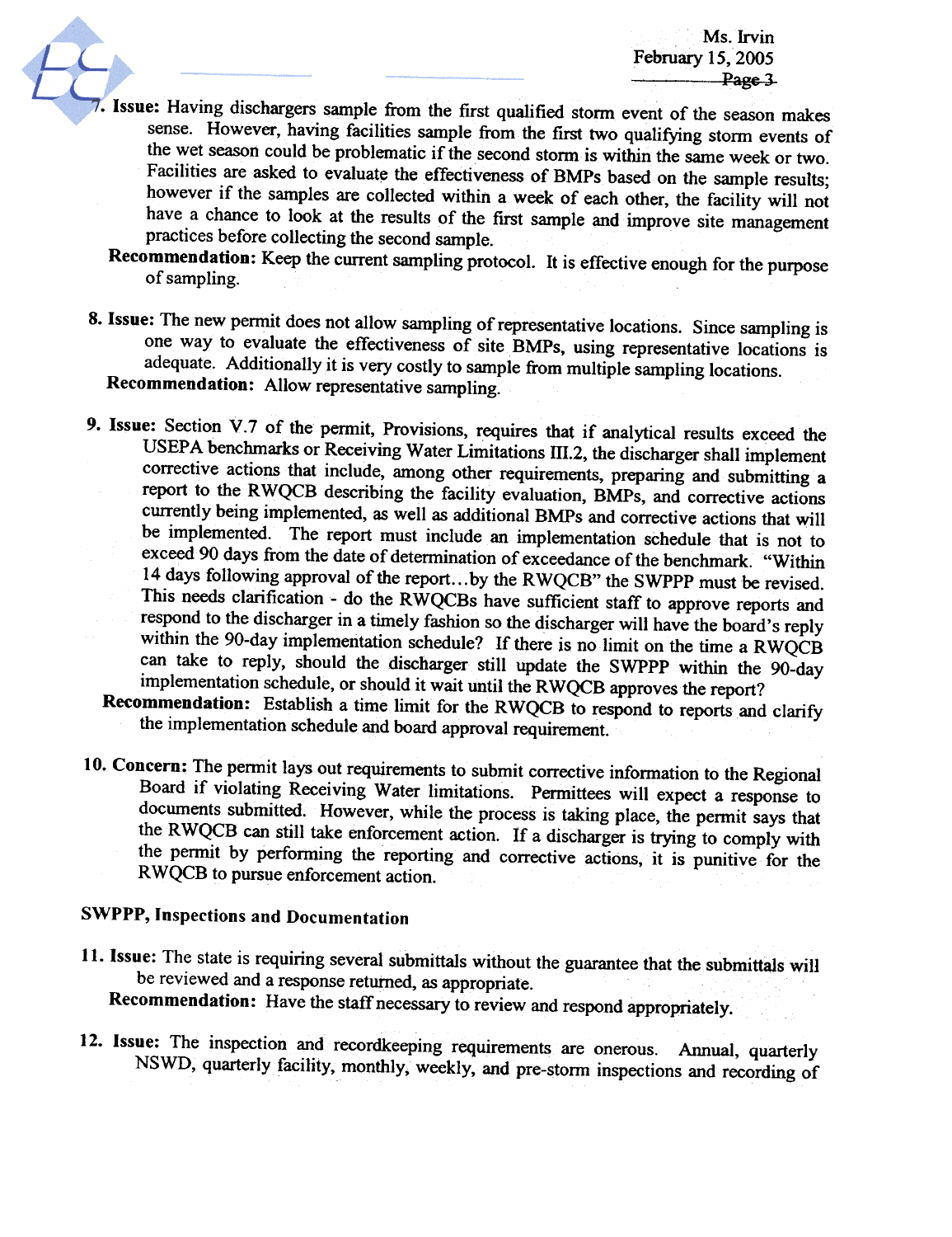Ms. Irvin February 15,2005 Page 4



storm events will necessitate some facilities to hire a full-time storm water staff person. For many facility storm water contacts, this is just one small aspect of their job. The inspections are already confusing for trained personnel. Additional inspection requirements will make it even more confusing and frustrating as well as more difficult to explain to alternate personnel and will not result in improved storm water quality.

- Recommendation: Consolidate the inspections. Require a weekly inspection, a quarterly inspection and a monthly wet inspection during the rainy season. The weekly inspection would verify the implementation of best management practices, the maintenance of equipment, and observations of potential problems, in the event that it rains. The quarterly inspection would combine a non-storm water discharge inspection and a comprehensive inspection of the site and verification that the SWPPP is up-to-date. The monthly inspection, as in the current permit, would consist of the monthly inspection during a rain event.
- 13. Issue: The permit includes substantial changes to the SWPPP that will take time to implement. The permit will take effect 100 days after adoption by the SWRCB. Will facilities be required to have revised and be implementing a revised SWPPP by the end of the 100 days? Particularly for larger companies with multiple sites, it will take more time to prepare the SWPPP, train facility contacts and other personnel and implement, especially if it coincides with Annual Report Completion.
	- Recommendation: Clarify the effective date, SWPPP revision and SWPPP implementation dates. We recommend allowing at least 180 days to implement the new SWPPP.
- 14. Issue: The pennit has many recordkeeping requirements but no guidance as to how inspections should be documented.
	- Recommendation: If the proposed permit is adopted it would be helpful for the state to provide forms for dischargers to document inspections. The pennit is written as if the state has a clear idea on how inspections should be documented. This information should be passed on to facilities as soon as possible.
- 15. Issue: Company personnel and managers spend a lot of time and money completing Annual Reports but they do not appear to be reviewed.

Recommendation: Review the Annual Reports and provide constructive criticism.

## Group Monitoring Program

16. Comment: The Group Monitoring Program (GMP) is an effective program. Opponents of the program believe that group participants "get away" with not having to sample two times per year. Group participants may not sample twice per year, however they are inspected twice during the term of the permit. Inspecting a facility is an incredibly effective and efficient method of making sure a discharger is in compliance with thepermit. Storm water sampling is also useful, but is only one part of complying with the permit. Having a Group Leader inspect a facility means that there is someone on-site with expertise who can walk the yard, making suggestions on how to improve Best Management Practices and Good Housekeeping. Paperwork is reviewed and questions answered. For many group participants, if they were not part of a Group they would not